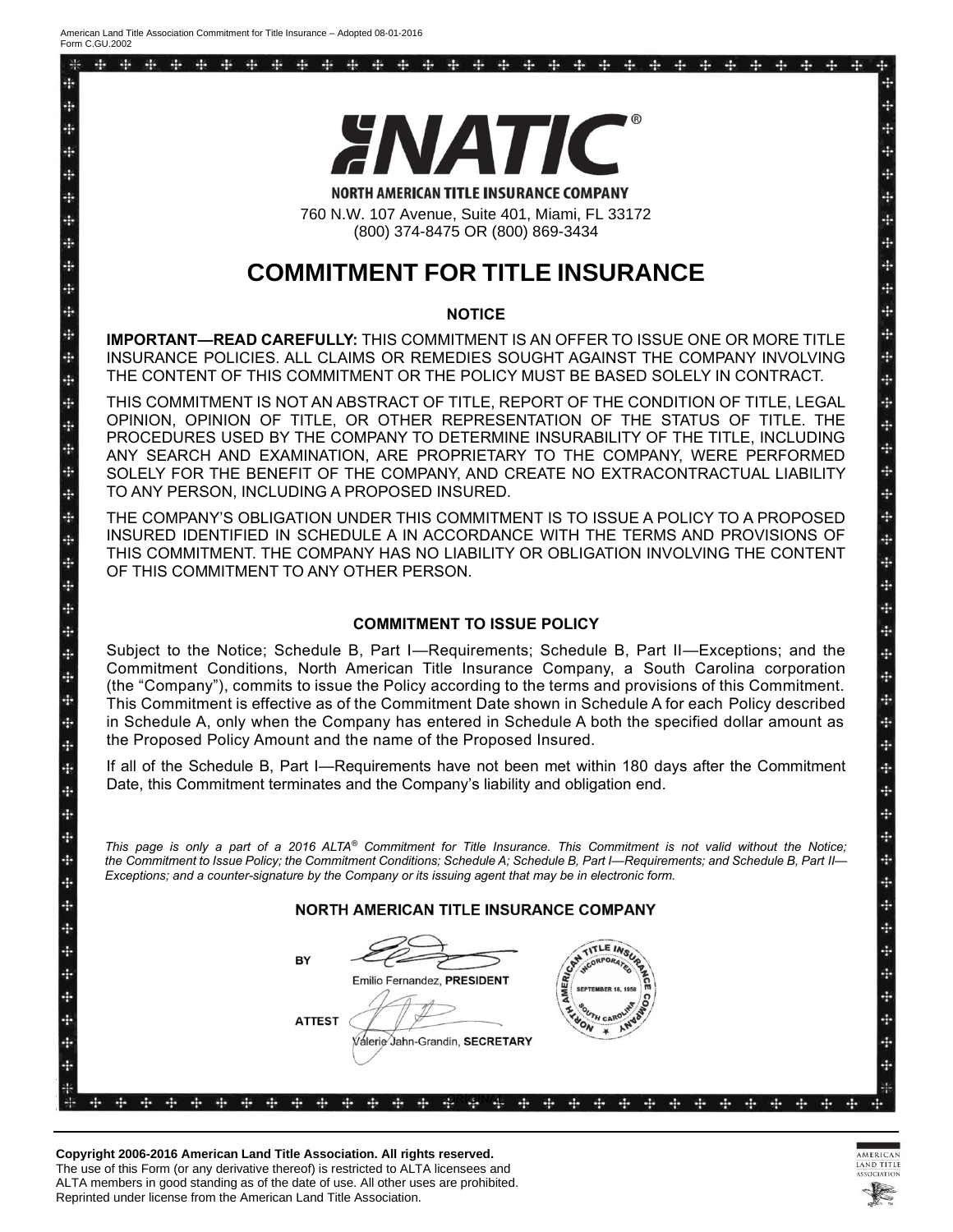# **COMMITMENT CONDITIONS**

## 1. DEFINITIONS

- (a) "Knowledge" or "Known": Actual or imputed knowledge, but not constructive notice imparted by the Public Records.
- (b) "Land": The land described in Schedule A and affixed improvements that by law constitute real property. The term "Land" does not include any property beyond the lines of the area described in Schedule A, nor any right, title, interest, estate, or easement in abutting streets, roads, avenues, alleys, lanes, ways, or waterways, but this does not modify or limit the extent that a right of access to and from the Land is to be insured by the Policy.
- (c) "Mortgage": A mortgage, deed of trust, or other security instrument, including one evidenced by electronic means authorized by law.
- (d) "Policy": Each contract of title insurance, in a form adopted by the American Land Title Association, issued or to be issued by the Company pursuant to this Commitment.
- (e) "Proposed Insured": Each person identified in Schedule A as the Proposed Insured of each Policy to be issued pursuant to this Commitment.
- (f) "Proposed Policy Amount": Each dollar amount specified in Schedule A as the Proposed Policy Amount of each Policy to be issued pursuant to this Commitment.
- (g) "Public Records": Records established under state statutes at the Commitment Date for the purpose of imparting constructive notice of matters relating to real property to purchasers for value and without Knowledge.
- (h) "Title": The estate or interest described in Schedule A.
- 2. If all of the Schedule B, Part I—Requirements have not been met within the time period specified in the Commitment to Issue Policy, this Commitment terminates and the Company's liability and obligation end.
- 3. The Company's liability and obligation is limited by and this Commitment is not valid without:
	- (a) the Notice;
	- (b) the Commitment to Issue Policy;
	- (c) the Commitment Conditions;
	- (d) Schedule A;
	- (e) Schedule B, Part I—Requirements; and
	- (f) Schedule B, Part II—Exceptions; and
	- (g) a counter-signature by the Company or its issuing agent that may be in electronic form.
- 4. COMPANY'S RIGHT TO AMEND

The Company may amend this Commitment at any time. If the Company amends this Commitment to add a defect, lien, encumbrance, adverse claim, or other matter recorded in the Public Records prior to the Commitment Date, any liability of the Company is limited by Commitment Condition 5. The Company shall not be liable for any other amendment to this Commitment.

- 5. LIMITATIONS OF LIABILITY
	- (a) The Company's liability under Commitment Condition 4 is limited to the Proposed Insured's actual expense incurred in the interval between the Company's delivery to the Proposed Insured of the Commitment and the delivery of the amended Commitment, resulting from the Proposed Insured's good faith reliance to:
		- (i) comply with the Schedule B, Part I—Requirements;
		- (ii) eliminate, with the Company's written consent, any Schedule B, Part II—Exceptions; or
		- (iii) acquire the Title or create the Mortgage covered by this Commitment.
	- (b) The Company shall not be liable under Commitment Condition 5(a) if the Proposed Insured requested the amendment or had Knowledge of the matter and did not notify the Company about it in writing.



This page is only a part of a 2016 ALTA® Commitment for Title Insurance. This Commitment is not valid without the Notice; the Commitment to Issue Policy; the Commitment Conditions; Schedule A; Schedule B, Part I – Requirements; and Schedule B, Part II – Exceptions; and a counter-signature by the Company or its issuing agent that may be in electronic form.